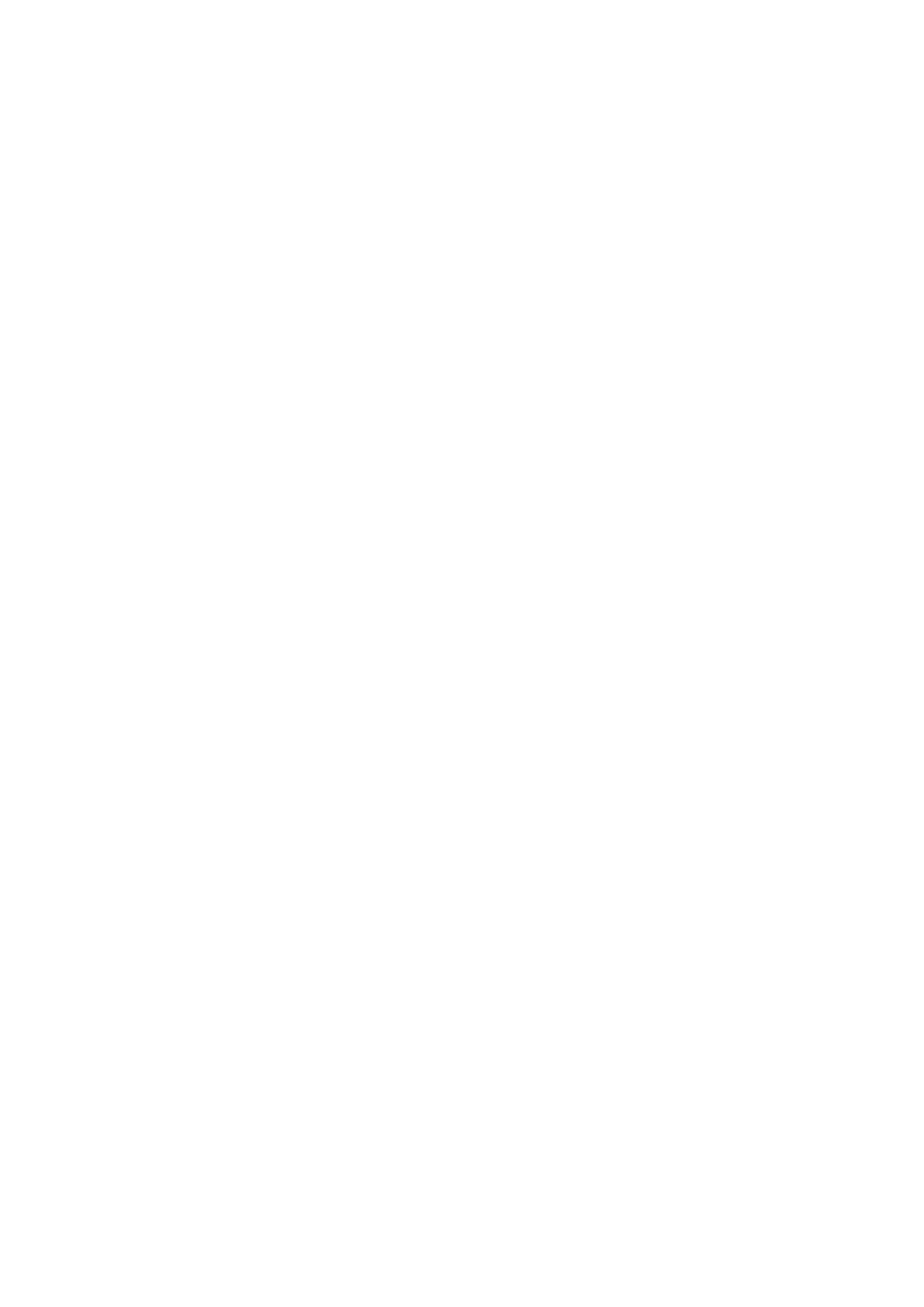*I certify that this PUBLIC BILL, which originated in the LEGISLATIVE COUNCIL, has finally passed the LEGISLATIVE COUNCIL and the LEGISLATIVE ASSEMBLY of NEW SOUTH WALES.*

*Legislative Council 2011* *Clerk of the Parliaments*



New South Wales

## **Aboriginal Land Rights Amendment (Housing) Bill 2011**

Act No , 2011

An Act to amend the *Aboriginal Land Rights Act 1983* with respect to certain residential tenancy agreements and land dealing approval requirements.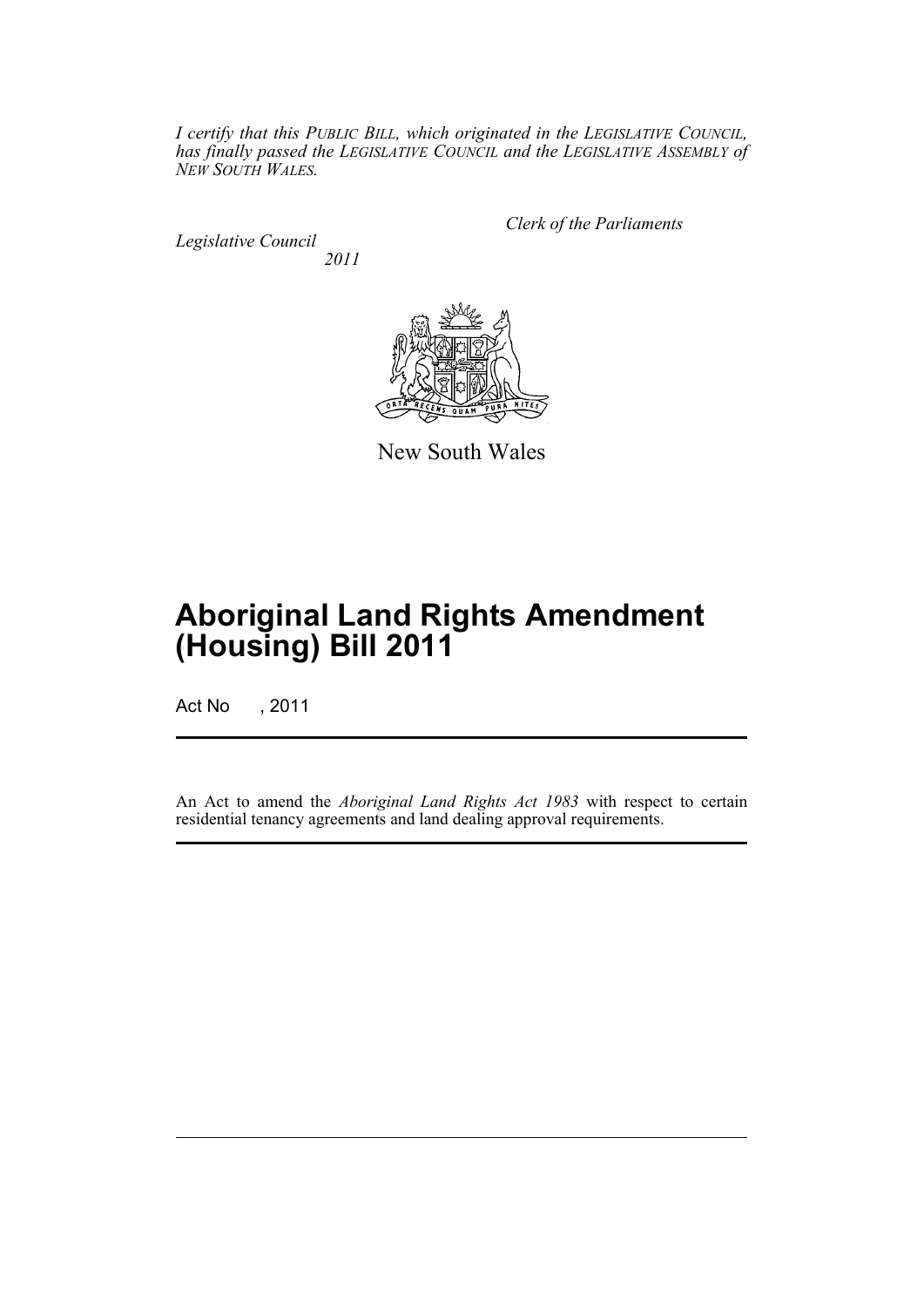### <span id="page-3-0"></span>**The Legislature of New South Wales enacts:**

#### **1 Name of Act**

This Act is the *Aboriginal Land Rights Amendment (Housing) Act 2011*.

#### <span id="page-3-1"></span>**2 Commencement**

This Act commences on the date of assent to this Act.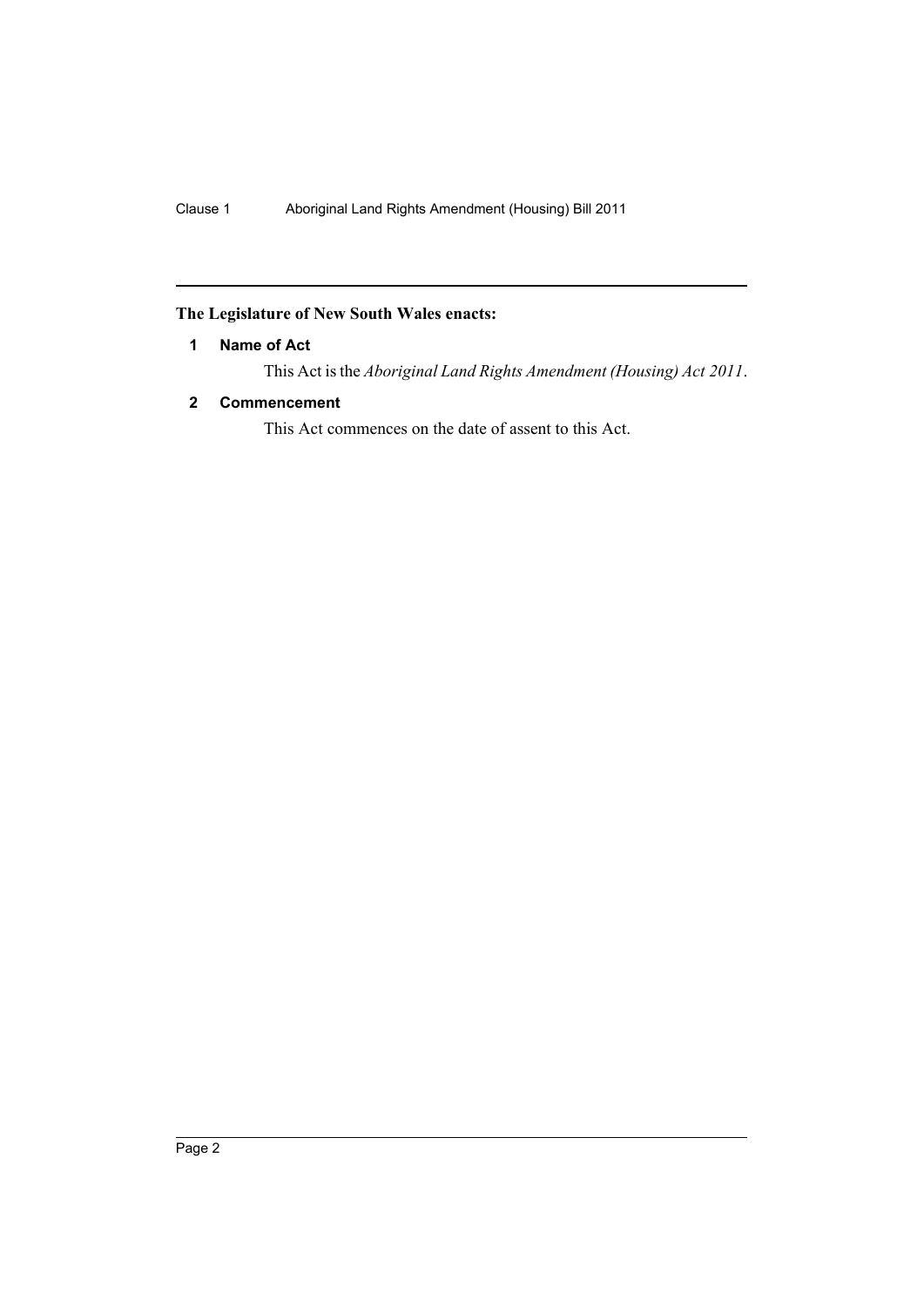Aboriginal Land Rights Amendment (Housing) Bill 2011

Amendment of Aboriginal Land Rights Act 1983 No 42 Schedule 1

## <span id="page-4-0"></span>**Schedule 1 Amendment of Aboriginal Land Rights Act 1983 No 42**

#### **[1] Section 4 Definitions**

Insert in alphabetical order in section 4 (1):

*residential tenancy agreement* has the same meaning as in the *Residential Tenancies Act 2010*.

*short-term residential tenancy agreement* means a residential tenancy agreement:

- (a) that is a fixed term agreement (within the meaning of the *Residential Tenancies Act 2010*) for a term of less than 3 years (including any option to renew the agreement) or is a periodic agreement (within the meaning of that Act), and
- (b) where the only parties to the agreement are a Local Aboriginal Land Council and one or more natural persons.

#### **[2] Section 42E Approval required for land dealings by Local Aboriginal Land Councils**

Omit section 42E (2) (a). Insert instead:

(a) a land dealing in relation to a lease for a period of less than 3 years (including any option to renew the lease) or a short-term residential tenancy agreement, other than a social housing management lease,

#### **[3] Section 52G Functions exercised by Council resolution**

Omit section 52G (e). Insert instead:

(e) approval of dealings with land (within the meaning of  $\overline{\text{Division}}$  4 of Part 2) and land dealing approval agreements (within the meaning of that Division), other than any such dealings or agreements that relate to short-term residential tenancy agreements,

#### **[4] Section 62 Functions of Boards of Local Aboriginal Land Councils**

Omit "in accordance with this Act and the regulations and consistently with the community, land and business plan of the Council," from section  $62$  (a).

#### **[5] Section 62 (c1)**

Insert after section 62 (c):

(c1) without limiting paragraph (a), to enter into short-term residential tenancy agreements in relation to land vested in the Council and to manage or terminate such agreements,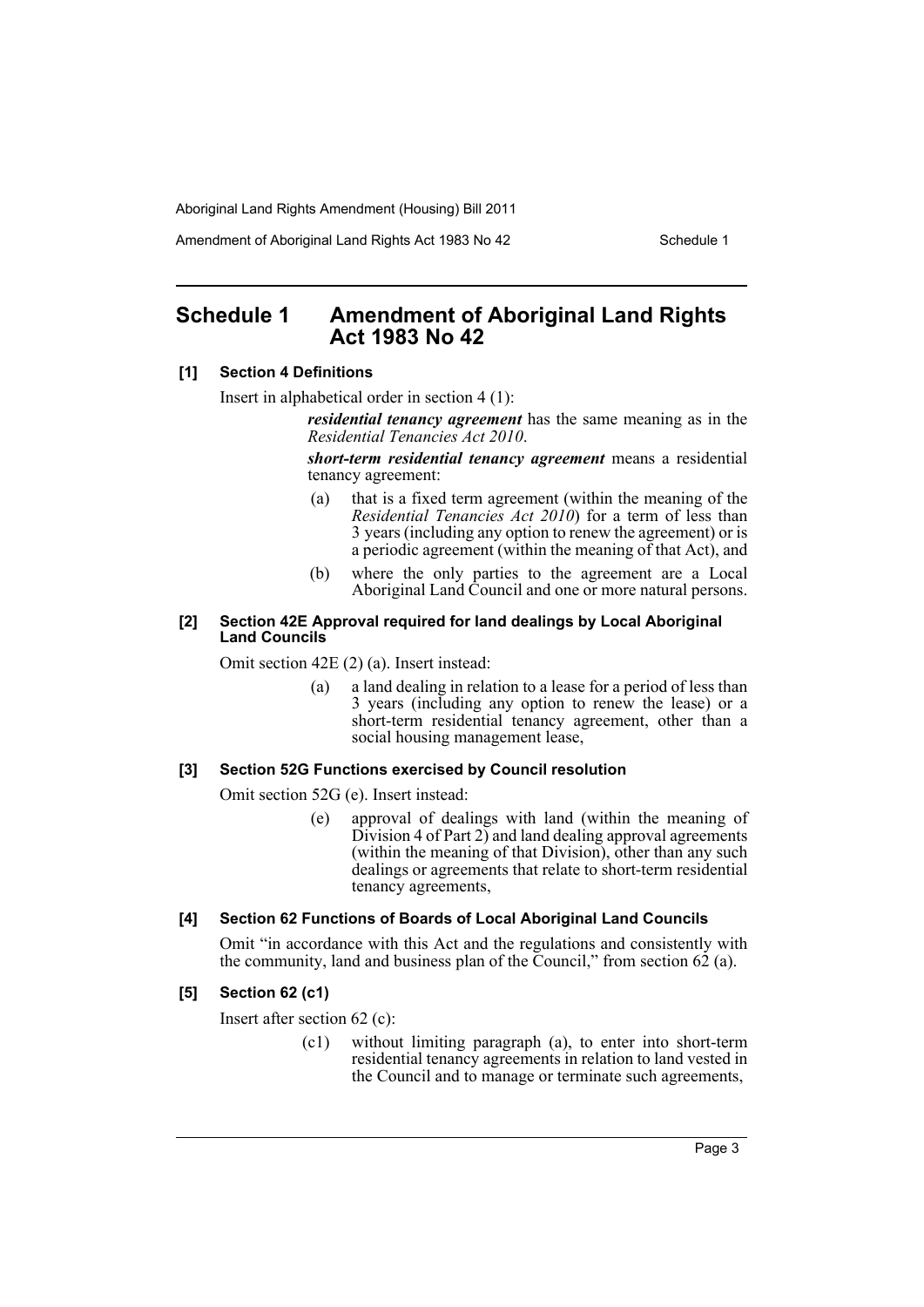Aboriginal Land Rights Amendment (Housing) Bill 2011

Schedule 1 Amendment of Aboriginal Land Rights Act 1983 No 42

#### **[6] Section 62 (2)**

Insert at the end of section 62:

(2) The functions of the Board of a Local Aboriginal Land Council are to be exercised in accordance with this Act and the regulations and consistently with the community, land and business plan of the Council.

#### **[7] Section 230 Limitations on certain land dealings by administrator**

Insert at the end of the section:

- (2) Despite subsection (1), the exercise by an administrator for a Local Aboriginal Land Council of any of the following functions does not require the consent of the Council:
	- (a) entering into a short-term residential tenancy agreement,
	- (b) the management of a short-term residential tenancy agreement,
	- (c) the termination of a short-term residential tenancy agreement.

#### **[8] Schedule 4 Savings, transitional and other provisions**

Insert at the end of clause 1A (1): *Aboriginal Land Rights Amendment (Housing) Act 2011*

#### **[9] Schedule 4, Part 10**

Insert after Part 9:

### **Part 10 Provisions consequent on enactment of Aboriginal Land Rights Amendment (Housing) Act 2011**

#### **54 Existing residential tenancy agreements**

(1) In this clause:

*amending Act* means the *Aboriginal Land Rights Amendment (Housing) Act 2011*.

*commencement date* means the date of assent to the amending Act.